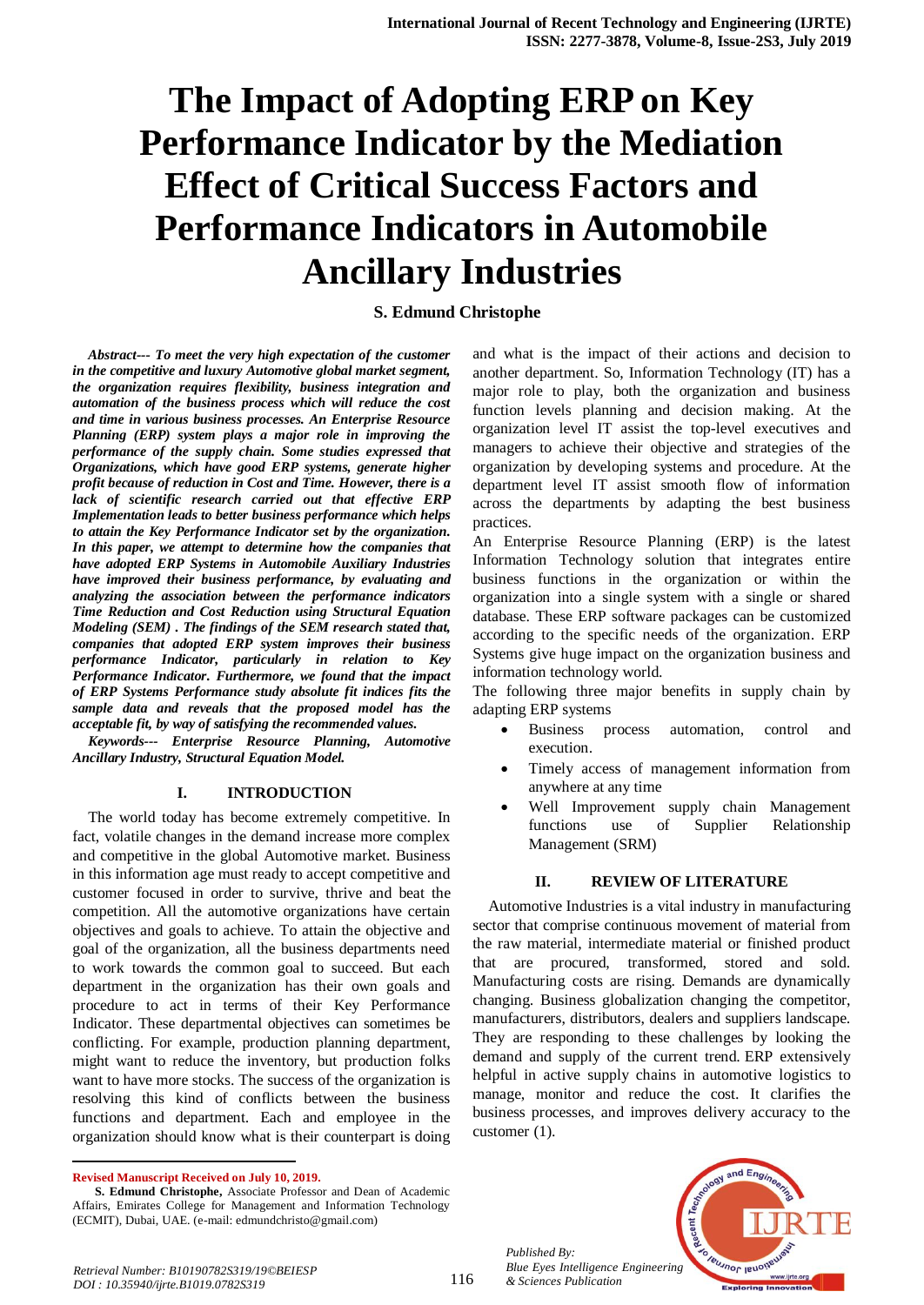# **The Impact Of Adopting Erp On Key Performance Indicator By The Mediation Effect Of Critical Success Factors And Performance Indicators In Automobile Ancillary Industries**

The Man, Machine, money, method are integrated in ERP. ERP helps the organization to build a supply chain in such a way that easier to manage, anticipate and respond quickly on dynamic changes in the market conditions (2). It also makes the organization more competitive, like service, productivity and innovation.

''A supply chain is a process or system which organizations, people, technology, process, activities, information and resources involved in moving a product or service from supplier to customer in various form of materials'', according to the definition of Wikipedia [3]. In Supply chain process, the coordination and integration of various business activities in an organization are happening from the procurement of raw materials from the supplier manufacturing intermediate and finished product and delivery of finished products to the customer. The Enterprise Resource planning system is an optimizer which gathers and process necessary information among the supply chain operations and capacities from supply chain members to reduce the inventory and cost.

Automobile industries in the worldwide are looking to ERP systems to streamline their businesses and shift from manual system to automatic information management systems. A holistic ERP system can replace multiple databases with a single and centralized data source, with information relating to people, process, products, services, customers and suppliers accessible by anyone in a company. These interconnected and robust systems can be powerful, integrating information across an organization or different organization [4], In order to better integrate and coordinate procurement, manufacturing, sub contracting functions between or within the organizations.

Automobile industries need to implement ERP system as a solution. By implementing ERP systems, it attain a number of benefits include coordination of enterprise-wide operations between or within the organization, inventory control functionality for storage product, rapid real-time data sharing and accessing the information at any time anywhere, customizable interfaces, and scalable for growing business [5].Therefore; automobile industry has been selected for this study in order to analyze the performance measure. The result of the study provides a clear-cut idea about the different business process and how they integrated with different department/modules in area ERP and their benefits of implementing them.

ERP system provides a number of advantages for firms to improve the organization performance. Based on Information perspective, ERP system adoption can improve the interaction between the business functions and the information is more reachable. ERP systems have more advantages in information quality and the integration of business processes and operations, but it does not decrease the information technology costs [6]. Based on Shang and Seddon [6], ERP systems have several benefits, which can be attained by organization. These benefits are differed into five major benefits which include strategic benefits, operational benefits, managerial benefits, IT infrastructure design and organizational benefits. The research contribution from Shang and Seddon is comparable to Garg and Venkitakrishnan [7], who identified the intangible benefits of ERP system implementation, They are better customer and share holders satisfaction, improve vendor performance ratings, increase flexibility of accessing system, reduces quality costs, improve resource utilization , improve information accuracy which will give improved decision making capability. Olhager and Selldin [8] identified tangible benefits of ERP system, include reduction of lead time, on-time shipments to the customer, double business, reduce cycle time, and work in progress.

A successfully ERP implemented system has the advantages of reducing the cost and quality of the product [9]. It gives the benefits to its customers on purchase products or goods at low prices and shares the information of production status in real time [10]. The benefit of ERP systems is highly dependent on the success of its implementation. In order to get the best ERP implementation system must be managed as a program of wide ranging organizational change not as a software installation [11]. Many business organizations adopted ERP systems to attain the benefits they wanted [12]. After successfully ERP implementation, companies can set up standards in financial management transactions and operating procedures on managing real time inventory systems [13]. The operational benefits of ERP software include efficiency measures of reduced turn-cycles in the elaboration of reports, swiftness in data sharing, and improvements in data quality due to reduced redundancies. ERP is tied to reduce the cost which leads to improve performances in the supply-chain efficiency, faster financial reporting, more visible data and a higher capacity for producing high-quality analytics and a process-centered mentality [16]. Additionally, ERP is noted for other efficiencies, such as reduce inventory cost, decrease labor costs and faster financial closings. Managerial outcomes are derived from the improved decision making of managers, who can access comprehensive, up-to-date reporting mechanisms and drill down capabilities using ERP [15]. Managerial expectations include better resource management and better performance control [15]. In terms of the strategic dimension, the primary expectations of ERP software are that it support business growth through information sharing with suppliers, customers and other business alliances, reduce costs under a cost-leadership strategy or promote differentiation and increased sales through customer relationship modules and e-commerce capabilities. Qu et al. [14] suggest that an organization's long-term plans and decisions should be driven by the company's internal and industry dynamics that affect their strategic policies and implementation

## *Problem Statement*

*Published By:*

*& Sciences Publication* 

Organizations are focusing on increasing profit by reducing various costs in their supply chain activity and reducing the time during the Supply Chain. An Enterprise Resource Planning (ERP) system plays a major role in improving the supply chain activities, competiveness, productivity and profit across the organization by proper planning and scheduling execution of activities.

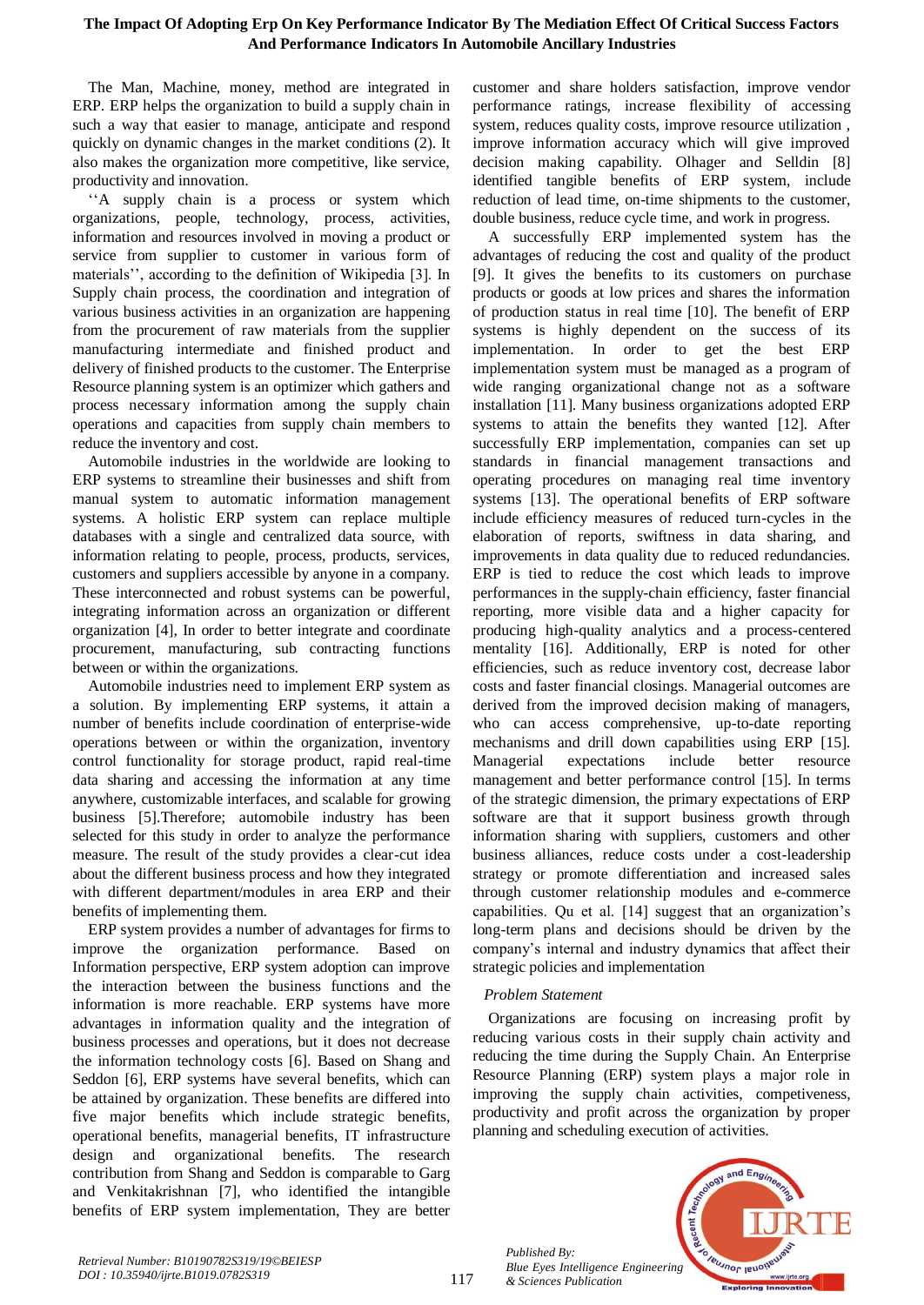To meet the very high expectation of the customer in the competitive and luxury global Automotive market segment, the organization requires flexibility, business integration and automation of the business process which will reduce the cost in various business processes. Planning to implement ERP systems requires an integrated approach to meet the requirement of the various business processes. The major challenge in the organization is segregation of the various business processes and Performance Indicators of various cost and time involved on the process. In some of the organization even though they have proper planning and ERP implementation strategy, they are unable to achieve the profit predicted. The cost of an ERP implementation project is very high and Time taken to deliver the product is high. it is essential for every organization to implement the ERP successfully to get the organization goals. Therefore, a detailed study about the business process and their benefits will improve the business performance, optimization and profit of the organization.

#### *Objectives of the study*

The objectives of this study are as follows:

- To investigate the various Performance Indicator in cost involves during the supply chain process of Automobile Ancillary Industry and analyze the impact of CSFs of the ERP implementation.
- To investigate the various Performance Indicator in Time involves during the supply chain process of Automobile Ancillary Industry and analyze the impact of CSFs of the ERP implementation.
- To analyze the Key Performance Indicators [KPIs] specific to the automobile ancillary industry and examine the effect Performance Indicator Cost and Time after the ERP Implementation
- To evaluate whether all the measures fit the recommended value, indicating a good fit of the structural model for the collected data

# *Conceptual Structural Equation Model (SEM) and Hypotheses*

For analyzing both the measurement and structural models of this study, the structural equation modeling (SEM) method was employed as it was capable of allowing the incorporation of both unobserved (i.e. latent) and observed variables in the same model, and being able to handle errors of measurement within exogenous variables in a better manner. Additionally, SEM is able to process multiple dependent variables, which is not feasible in a traditional regression analysis method (Chin, Marcolin, & Newsted, 2003; Gefen,Straub, & Boudreau, 2000).Two diverse methodological approaches are proposed to calculate SEM.

## **The variables used in this structural equation model are:**

#### *Observed, endogenous variables*

- 1. Cost Reduction
- 2. Time Reduction
- 3. Key Performance Indicator

#### *Observed, exogenous variables*

- 1. Training and Development
- 2. Top management Support

## 3. Project Management

*Unobserved, exogenous variables*

- 1. e1: Error term for Cost Reduction
- 2. e2: Error term for Time Reduction
- 3. e3: Error term for Key Performance Indicator

## *Hence number of variable in the SEM is*

| Number of variables in this model: | 9 |
|------------------------------------|---|
| Number of observed variables:      | 6 |
| Number of unobserved variables:    | 3 |
| Number of exogenous variables:     | 6 |
| Number of endogenous variables:    | 3 |

Figure 1 shows the conceptual Structural Equation model of this research where CSFs Training and development, Top Management Support and commitment and project management are considered as independent variables which are influencing on the dependent variables Reduction in cost and Reduction in Time which will decide the Key Performance Indicator set by the Organizations.



## **Fig. 1: Structural Equation Model (SEM) based on Standardized Coefficient on ERP Performance**

Based on the objectives the following hypotheses have been framed and tested. For the purpose of testing the model fit, null hypothesis and alternative hypothesis are framed as shown below

#### **Table 1: Shows the Hypothesis for this SEM Model**

| υr                                  |                                                |
|-------------------------------------|------------------------------------------------|
| <b>Null Hypothesis</b>              | <b>Alternate Hypothesis</b>                    |
| $H_10$ : There is no association    | $H1a$ : There is an association                |
| between Critical Success Factors    | between Critical Success Factors               |
| and Performance Indicator Cost in   | and Performance Indicator Cost in              |
| Automobile Ancillary Industries     | Automobile Ancillary Industries                |
| <b>ERP</b> Implementation           | <b>ERP</b> Implementation                      |
| $H20$ : There is no association     | $H2a$ : There is an association                |
| between Critical Success Factors    | between Critical Success Factors               |
| and Performance Indicator Time in   | and Performance Indicator Time in              |
| Automobile Ancillary Industries     | Automobile Ancillary Industries                |
| <b>ERP</b> Implementation           | <b>ERP</b> Implementation                      |
| $H_30$ : There is no significant    | $H3a$ : There is an significant                |
| difference KPIs specific to the     | difference KPIs specific to the                |
| automobile ancillary industry and   | automobile ancillary industry and              |
| Performance Indicator Cost and      | Performance Indicator Cost and                 |
| Time after ERP Implementation.      | Time after ERP Implementation.                 |
| $H40$ : The hypothesized model does | H <sub>4</sub> a: The hypothesized model has a |
| not have a good fit                 | good fit.                                      |

*Published By: Blue Eyes Intelligence Engineering & Sciences Publication* 

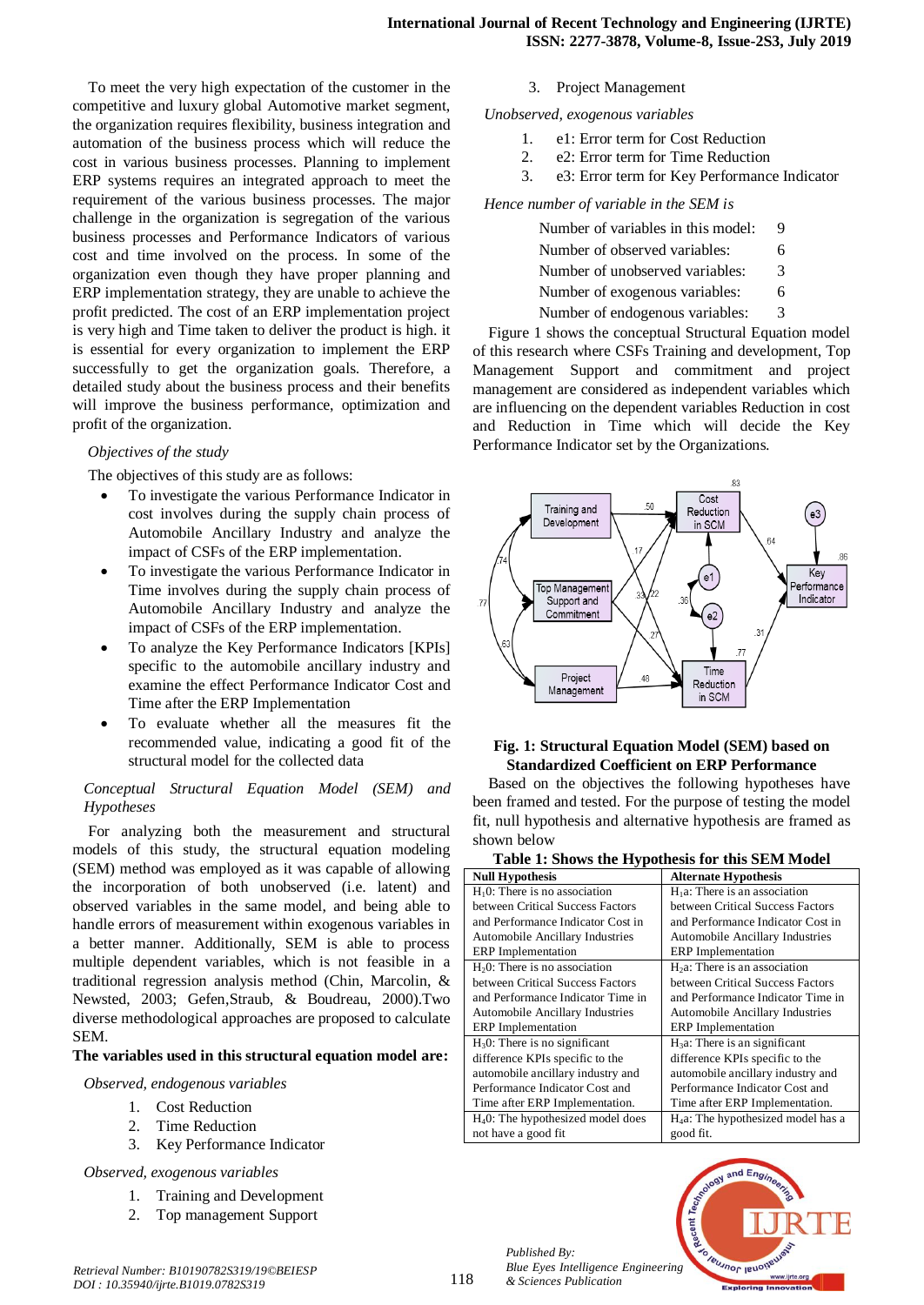# **III. RESEARCH METHODOLOGY**

## *Survey Design*

**The survey instrument** was designed and used for data collection for this study This study used both primary and secondary data. Secondary data was collected from websites, thesis, various journals and books. The primary data is collected for the performance measures CSFs, Cost and Time and KPIs data collected from the from the Business Process owners[BPOs], Top level Management and middle level managers and various business users involved in the ERP Implementation & Usage. A five-point scale (5 indicating strongly agree and 1 indicating strongly disagree) was used in preference to a seven-point scale to increase the sensitivity of the measure.

## *Data Collection and Sampling Method*

Data were collected from 150 respondents who are all having very good knowledge in business process and ERP usage in Automobile ancillary industries who are all manufacturing. The data is collected from Top 20 component manufacturing organization in Tamilnadu with different manufacturing Parts. Like Drive and Transmission parts, suspension and braking , Engine and Engines parts , Electrical Parts and Glass Parts .Multistage Random Sampling method used to collect the data from 1100 ERP users.

#### **IV. DATA ANALYSIS AND HYPOTHESIS TESTING**

Collected data were analyzed with the help of software package SPSS and analysis of moment structure (AMOS) 20.0. Statistical techniques like descriptive analysis, reliability analysis, exploratory factor analysis, confirmatory factor analysis was used to evaluate the service quality. Structural equation modeling (SEM) was used for data analysis.

## **V. DISCUSSION & RESULTS**

| Table 2: Shows Variables in the Structural Equation Model Analysis |                 |                             |                                        |             |                                        |            |            |
|--------------------------------------------------------------------|-----------------|-----------------------------|----------------------------------------|-------------|----------------------------------------|------------|------------|
| <b>Variables</b>                                                   |                 |                             | Unstandardised co-<br>efficient<br>(B) | S.E<br>of B | Standardised co-<br>efficent<br>(Beta) | T<br>value | P value    |
| Cost                                                               | <---            | Training and<br>Development | 2.467                                  | 0.309       | 0.498                                  | 7.982      | $<0.001**$ |
| Time                                                               | $\leftarrow$ -- | Training and<br>Development | 1.041                                  | 0.335       | 0.224                                  | 3.108      | $0.002 *$  |
| Cost                                                               | $\leftarrow$ -- | Top management<br>Support   | 0.447                                  | 0.136       | 0.169                                  | 3.301      | $<0.001**$ |
| Time                                                               | <---            | Top management<br>Support   | 0.673                                  | 0.147       | 0.270                                  | 4.583      | $<0.001**$ |
| Cost                                                               | <---            | Project Management          | 1.319                                  | 0.218       | 0.326                                  | 6.041      | $<0.001**$ |
| Time                                                               | <---            | <b>Project Management</b>   | 1.829                                  | 0.237       | 0.480                                  | 7.732      | $<0.001**$ |
| Key Performance<br>Indicator                                       | <---            | Cost                        | 0.614                                  | 0.057       | 0.644                                  | 10.828     | $<0.001**$ |
| Key Performance<br>Indicator                                       | <---            | Time                        | 0.319                                  | 0.060       | 0.315                                  | 5.287      | $<0.001**$ |

# **Table 2: Shows Variables in the Structural Equation Model Analysis**

Note: \*\* denotes significant at 1% level

\* denotes significant at 5% level

From the above table,

Unstandardized coefficient of Training and Development on Cost Reduction is 2.467 represents the partial effect of Training and Development on Cost Reduction, holding the other path variables as constant. The estimated positive sign implies that such effect is positive that Cost Reduction would increase by 2.467 for every unit increase in Training and Development and this coefficient value is significant at 1% level.

Unstandardized coefficient of Training and Development on Time Reduction is 1.041represents the partial effect of Training and Development on Time Reduction, holding the other path variables as constant. The estimated positive sign implies that such effect is positive that Time Reduction would increase by 1.041for every unit increase in Training and Development and this coefficient value is significant at 5% level.

Unstandardized coefficient of Top Management Support on Cost Reduction is 0.447 represents the partial effect of Top Management Support on Cost Reduction, holding the other path variables as constant. The estimated positive sign implies that such effect is positive that Cost Reduction would increase by 0.447 for every unit increase in Top Management Support and this coefficient value is significant at 1% level.

Unstandardized coefficient of Top Management Support on Time Reduction is 0.673 represents the partial effect of Top Management Support on Time Reduction, holding the other path variables as constant. The estimated positive sign implies that such effect is positive that Time Reduction would increase by 0.673 for every unit increase in Top Management Support and this coefficient value is significant at 1% level.

Unstandardized coefficient of Project Management on Cost Reduction is 1.319 represents the partial effect of Project Management on Cost Reduction, holding the other path variables as constant.



119

*Published By:*

*& Sciences Publication*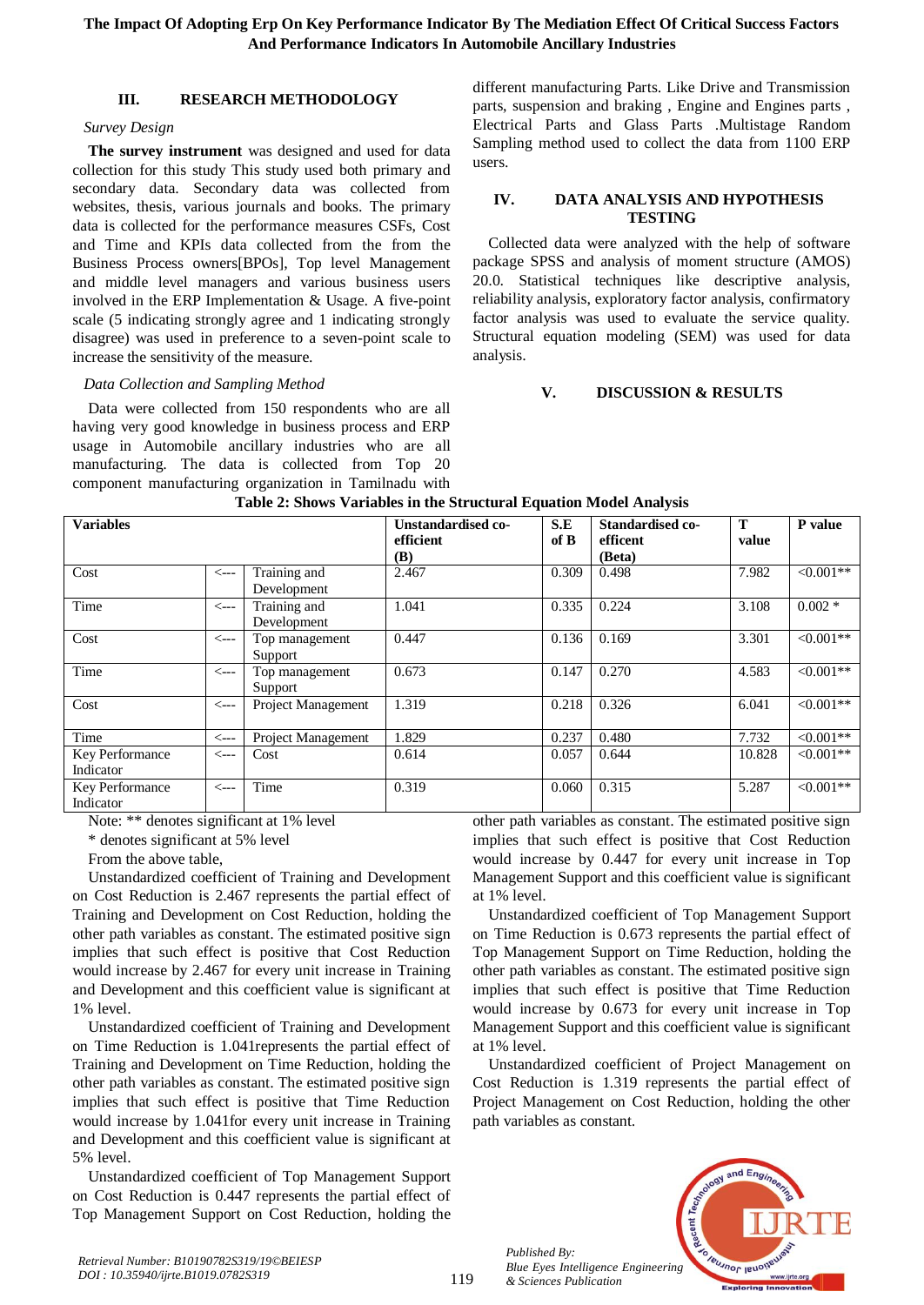The estimated positive sign implies that such effect is positive that Cost Reduction would increase by 1.319 for every unit increase in Project Management and this coefficient value is significant at 1% level.

Unstandardized coefficient of Project Management on Time Reduction is 1.829 represents the partial effect of Project Management on Time Reduction, holding the other path variables as constant. The estimated positive sign implies that such effect is positive that Time Reduction would increase by 1.829for every unit increase in Project Management and this coefficient value is significant at 1% level.

Unstandardized coefficient of Key Cost Reduction on Key Performance Indicator is 0.614 represents the partial effect of Cost Reduction on Key Performance Indicator, holding the other path variables as constant. The estimated positive sign implies that such effect is positive that Key Performance Indicator would increase by 0.614 for every unit increase in Cost Reduction and this coefficient value is significant at 1% level.

Unstandardized coefficient of Time Reduction on Key Performance Indicator is 0.319 represents the partial effect of Time Reduction on Key Performance Indicator, holding the other path variables as constant. The estimated positive sign implies that such effect is positive that Key Performance Indicator would increase by 0.319 for every unit increase in Time Reduction and this coefficient value is significant at 1% level.

Based on Standardized coefficient, Cost on Key Performance Indicator (0.644) is most influencing path in this SEM model, followed by Training and Development on Cost Reduction (0.498), Project Management on Time Reduction (0.480) and so on

**Table 3: Model fit summary of Structural Equation Model**

| <b>Indices</b>      | <b>Value</b> | <b>Suggested value</b>         |
|---------------------|--------------|--------------------------------|
|                     |              |                                |
| Chi-square value    | 9.645        |                                |
| DF                  | 3            |                                |
| P value             | 0.102        | $> 0.05$ (Hair et al., 1998)   |
| Chi-square value/DF | 3.215        | $< 5.00$ (Hair et al., 1998)   |
| <b>GFI</b>          | 0.937        | $>0.90$ (Hu and Bentler, 1999) |
| <b>AGFI</b>         | 0.918        | $> 0.90$ (Hair et al. 2006)    |
| <b>NFI</b>          | 0.969        | $>0.90$ (Hu and Bentler, 1999) |
| CFI                 | 0.972        | > 0.90 (Daire et al., 2008)    |
| <b>RMR</b>          | 0.026        | $< 0.08$ (Hair et al. 2006)    |
| <b>RMSEA</b>        | 0.062        | $< 0.08$ (Hair et al. 2006)    |

From the above table, it is found that the calculated P value is 0.102 which is greater than 0.05 which indicates perfectly fit. Here Goodness of Fit Index (GFI) value (0.937) and Adjusted Goodness of Fit Index (AGFI) value (0.918) is greater than 0.9 which represent it is a good fit. The calculated Normed Fit Index (NFI) value (0.969) and Comparative Fit Index (CFI) value (0.972) indicates that it is a perfectly fit and also it is found that Root Mean square Residuals (RMR) and Root Mean Square Error of Approximation (RMSEA) value is 0.062 which is less than 0.08 which indicated it is perfectly fit.

# **VI. CONCLUSION**

After testing the hypothetical path by the structural equation modeling results reveal that CSFs Training and Development. Advanced Hardware and Software used, Project management support and change Management and Top Management Support and Commitment on Reduction in Cost and Reduction in time in SCM Process which helps to achieve the KPIs set by the Organization.

The Implications of Research for Automobile Ancillary Industries are as follows.

- Many executives or directors of Automobile Ancillary Industries were suspicious about achieving KPIs benefits of modern information systems like ERP. Findings through systematic study using structural equation modeling indicate that Indian Automobile ancillary industries with ERP systems are getting of Reduction in Cost and Reduction in time in SCM Process which helps to achieve the KPIs set by the Organization to remain more competitive in this knowledge based economy. This will encourage such type of implementations in Indian Automobile Industry.
- This research work develops action plan for switching over of organization from legacy system to low cost ERP solutions like cloud based system, open source ERP systems for Automobile Ancillary Industries in order to face the global challenges.

In knowledge based economy, Indian Automobile Ancillary Industries have challenges to provide high quality product at low cost, to remain more competitive in world. Automobile Ancillary Industries represent the spinal cord of Indian economy. To improve productivity and overall business performance, Enterprise Resource Planning (ERP) is one of the best solutions for the Automobile Ancillary Industries in order to face the global challenges.

This study expected to meet following objectives

- Investigated the various Performance Indicator in cost involves during the supply chain process of Automobile Ancillary Industry and analyze the impact of CSFs of the ERP implementation.
- Investigated the various Performance Indicator in Time involves during the supply chain process of Automobile Ancillary Industry and analyze the impact of CSFs of the ERP implementation.
- Analyzed the Key Performance Indicators [KPIs] specific to the automobile ancillary industry and examine the effect Performance Indicator Cost and Time after the ERP Implementation
- Evaluated and all the measures fit the recommended value, indicating a good fit of the structural model for the collected data

# **REFERENCES**

*Published By:*

*& Sciences Publication* 

- 1. Enterprise Resource planning Alexis Leon
- 2. Monk, Wager, Concepts in enterprise resource planning third edition, Course Technology learning 2009.